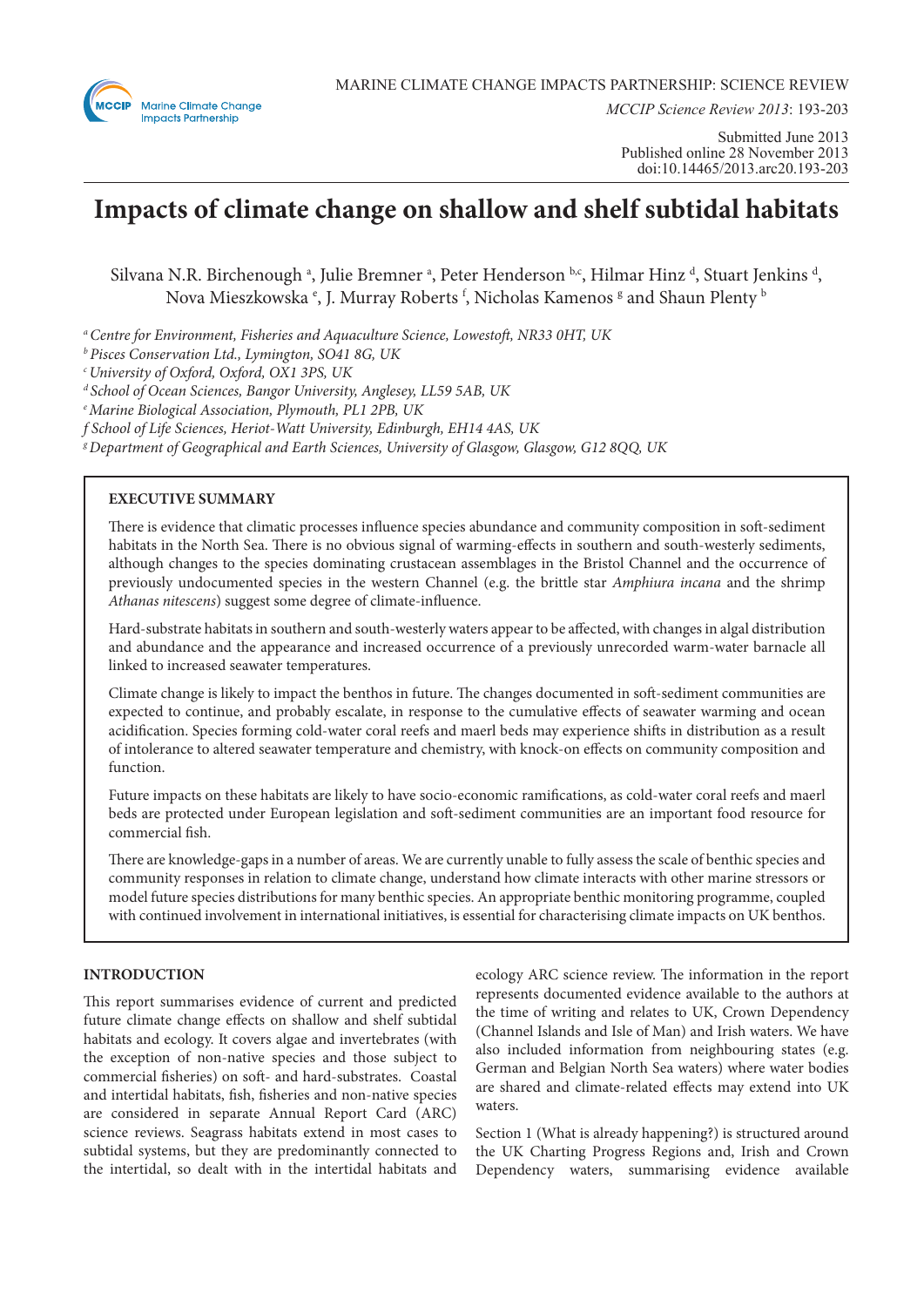for different habitats in each region. Where the available evidence relates to more than one region, these are grouped together. Section 2 (What could happen?) is based on indirect observational and experimental evidence largely applicable across regions and is structured by species- or habitat-type.

Climate change may influence shallow and shelf subtidal habitats and ecology through a number of mechanisms, including seawater temperature change, increased incidence and severity of storms, changing salinity and oceanographic patterns, sea-level rise, and ocean acidification. Our report focuses primarily on seawater temperature change and related physical variables such as the North Atlantic Oscillation Index, as much of the evidence currently available (mainly based on peer-reviewed literature) relates to such factors. Although ocean acidification is increasingly seen as one of the major climate-related problems, this issue has been dealt with in detail in the Ocean acidification report card (Williamson *et al*., 2013). As in the 2010 / 2011 shallow and shelf subtidal habitats and ecology ARC, here we provide a summary of the most recent advances in acidification effects on shelf subtidal ecology and readers are referred to the 2009 Special Topic Report Card for a more thorough description of the issues.

This report is an update of the 2010 / 2011 shallow and shelf subtidal habitats and ecology ARC. Sections may be similar to previous ones when no new information is available for a region or issue. No sections have been removed, as none of the issues detailed in the previous review have since proven to be unrelated to climate. No major new issues are introduced in this update, as we are not aware of any having been identified at the time of writing.

The report is limited in size, so focuses only on climate effects. It is important to note that such effects operate within the context of natural change in biological communities (stochastic change or temporal cycles) and other anthropogenic impacts such as fishing, which is a major large-scale stressor of benthic communities, pollution, minerals extraction and marine construction. These other ecosystem drivers should not be overlooked, but we often do not understand how they interact; they may add-to, multiply or negate the effects of climate change. We have included information on alternative causes of change, where it is available, but the overall picture of change is likely to be more complex than a straightforward relationship with individual climate-change parameters and the information presented here should be viewed in this context.

# **1. WHAT IS ALREADY HAPPENING?**

## **1.1 The North Sea: Charting Progress Regions 1 (Northern North Sea) and 2 (Southern North Sea).**

## **Trans-regional patterns: North Sea soft-sediment benthos**

Current efforts to describe benthic changes in relation to climate change and its effects are widely scattered across UK waters. There is detailed time-series information available for site-specific areas. These dedicated efforts have merit in their own right, but it is also clear that these temporal datapoint sources only provide assessments over small areas

therefore their relevance over larger scales still remains unclear. Documented changes in the North Sea ecosystem that occurred from the late 70s may have been influenced by warming sea-surface temperature. Those changes were recorded mainly in the plankton but there are clear links to the benthic communities. Research has found changes in the benthic community structure in the western North Sea (north east coast of England), and the eastern North Sea (Skagerrak) displayed a transition in the late 70s (Edwards *et al*., 2002). Similarly, there was also a transition between the 70s and 80s in the holoplanktonic fraction of the zooplankton community from the western and eastern North Sea (Austen, 1990, Evans and Edwards, 1993). These observations are in agreement with an increase in planktonic biomass and extent of the plankton periods (mainly flagellates) in the German Bight (Radach, 1990). Furthermore, climate-focused research in pelagic ecosystems in the North Sea (Kirby *et al*., 2007, 2008, 2009) has provided clear links to the benthic systems when climate change is the common cause of these effects. Long-term analysis of the North Sea pelagic system has identified yearly variations in larval abundance of the benthic phyla Echinodermata, Arthropoda and Mollusca in relation to sea surface temperature (SST). Furthermore, the larvae of benthic echinoderms and decapod crustaceans have shown an increase since the mid 1980s that accords with the rise in SST in the North Sea, while bivalve larvae have decreased (Kirby *et al*., 2008; Alvarez-Fernandez *et al*., 2012).

Overall, it is clear that uniform benthic monitoring and assessment is needed to characterise species distributions and responses in relation to climate change in UK waters. Current UK efforts to document status and change of benthic assemblages have prompted research scientists to collaborate on a number of initiatives (e.g. MECN, MCCIP) (e.g. Spencer *et al*., 2011, 2012). As well of gathering information, the storage of data is also being facilitated by initiatives such as (MEDIN) and the UK National Biodiversity Network. In addition to these clear initiatives, it is also important to acknowledge the value of observations collected by naturalists, excellent examples of biological information collected by anglers, divers and also fishermen can help us to distinguish overall ecological changes at localised areas. The value of these opportunistic observations can help as initial evidence for future assessments in relation to species distributions and responses for climate change investigations. Internationally, the International Council for Exploration of the Sea (ICES) via the North Sea Benthos Project and Study Group on Climate Related Benthic Processes in the North Sea are providing a forum for scientists to conduct benthic communities assessments over larger spatial scales than those typically achievable by national initiatives alone and are, thus, vital for understanding responses to change in multi-nation bounded waters such as the North Sea.

## **Northern North Sea (Region 1): Soft-sediment benthos**

The northern North Sea is known to be influenced by the influx of deep Atlantic water (Reiss and Kröncke, 2004). The area has been intensively studied for decades; examples of early pioneer work relates back to Petersen (1914, 1918), who assessed the distribution of macrobenthic soft sediment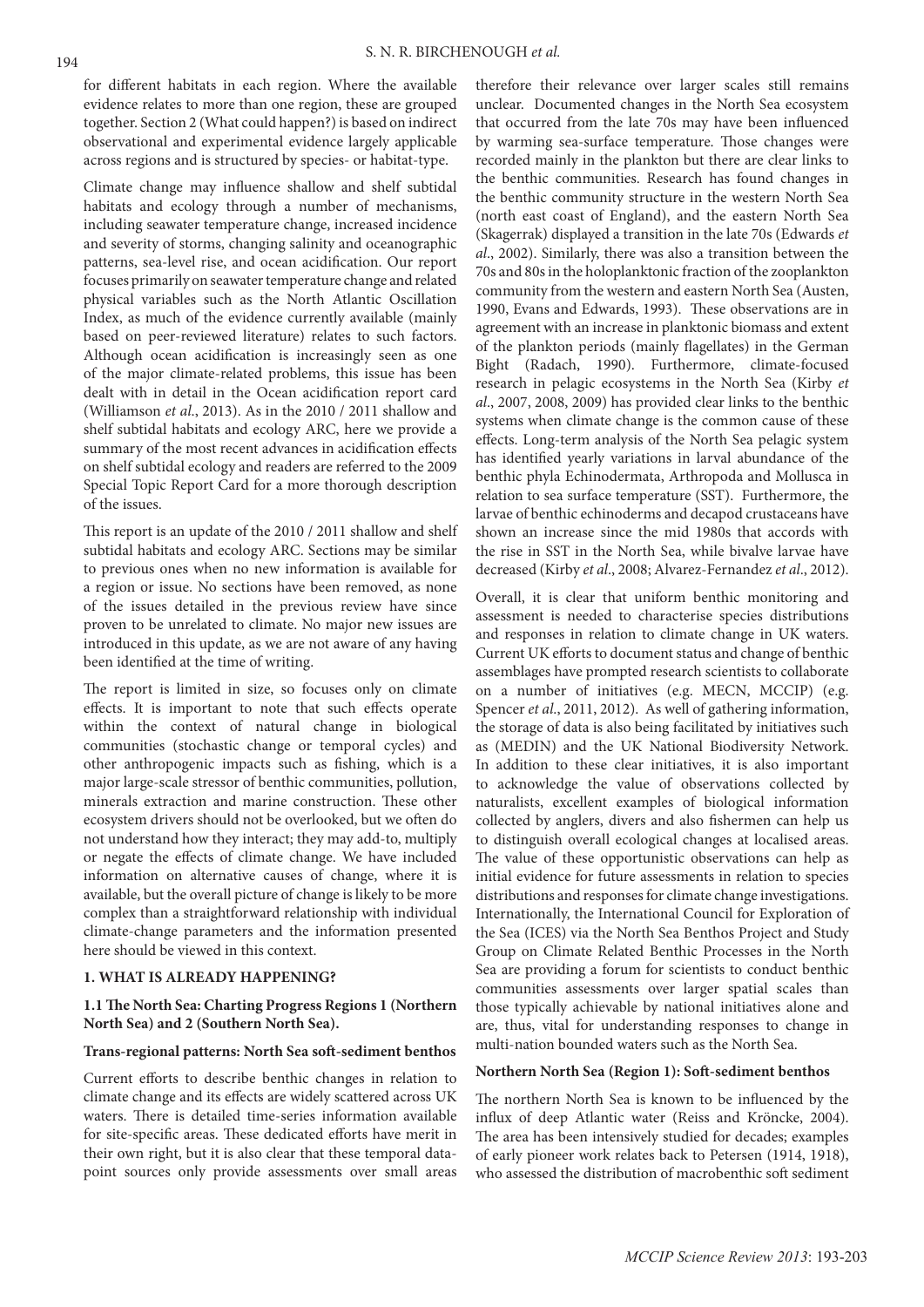fauna. This work has enabled research scientists to continue with long-term assessments to monitor status and change in the region's macrobenthos.

Early work conducted by Buchanan, in 1963, was marked by the commencement of the 'Dove Time series', at stations M1 and P, off the north-east coast of the UK. These assessments were to help understand benthic communities in relation to environmental conditions and human activities in the area. In this area climate change has been implicated in the changes documented by rising total numbers and biomass in the benthic communities at station M1, that have been mainly attributable to a combination of effects of climatic variation, which were caused by: biological interactions, winter temperature (a combination of 'cold water' and 'warm winter state') and carbon flux to the benthos.

Warmer seawater temperatures during winter periods together with phytoplankton supply have been suggested as causal for instability of benthic communities (Buchanan and Moore, 1986a, b; Buchanan *et al*., 1986) at station P. Clear changes were observed in relation to dominant species (i.e. general rise in number and biomass of infaunal benthos) which were attributable to climatic events. Further work conducted by Frid *et al*. (2009) in the same area hasdescribed the benthic community changes in relation to fishing impacts, but also identified additional influences on the benthos to be a combination of phytoplankton supply and climatic warming effects.

Another study conducted by Rees *et al*. (2006) linked reduced density and species richness to warm winter temperatures. Benthic communities of the former sewage sludge disposal site in the area of north-east England (stations located in the proximity of the Dove Time Series station M1) showed a clear temporal correlation between benthic macrofauna and winter values of the NAO for the preceding year. This represents a pattern of response for benthic assemblages composed of many taxa with a more northern (cold water) distribution in the absence of compensatory increases in those with more southerly associations.

## **Southern North Sea (Region 2): soft-sediment benthos**

The information compiled in this section is part of extensive work conducted by European colleagues. Currently, available research in this area is not being conducted under UK auspices.

Climatic factors most likely play a dominant role in structuring macrobenthic communities in the North Sea, principally in the winter and spring (Dippner and Kröncke, 2003). Research has also demonstrated that macrofaunal communities are severely affected by cold winters, whereas storms and hot summers have no direct impact on the benthos (Kröncke, 1998). Studies in the Southern North Sea demonstrated that macrofaunal communities were sensitive to a combination of hydrographic effects and also affected by temperature changes. These effects showed alteration in species number, abundance and biomass of the coastal macrobenthos (Kröncke *et al*., 1998). Studies targeted on the effect of severe winters in long-term variability of benthic

macrobenthos from the German Bight to the Dogger Bank reflected that benthic communities are mainly influenced by winter temperatures and storm frequencies (Kröncke *et al*., 1998, 2001; Schröeder, 2003). Kröncke (2011) conducted an integrated analysis on the benthic communities of the Dogger Bank over 1920-2010. These results suggested that the communities were mainly influenced by the biological regime shift (during the 1980s and in 2001). Some of the community changes observed at the Dogger Bank were an indication of the climate driven effects in water masses, currents, storms, food availability and turbidity. The results from this study indicated that both the direct human impact resulting from the fisheries activity as well as climate change affected the Dogger Bank macrofauna in the 20th century. Construction of an offshore wind farm is planned in this area. The project is considered one of the biggest infrastructure projects for offshore wind energy (http://news.bbc.co.uk/1/ hi/8448203.stm). This large scale project might result in the closure of some parts of the Dogger Bank for fisheries, providing an ecological opportunity to study the macrofauna recovery in these areas from fishing effects.

The bivalve mollusc *Abra alba* has shown significant changes in abundance related to mild (high numbers) and cold (low numbers) winters (Fromentin and Ibanez, 1994; Van Hoey *et al*., 2007), which seems to coincide with the regime shift observed in the North Sea in 1998 (Kröncke *et al*., 1998; Reid *et al*., 1998, 2001; Weijerman *et al*., 2005). The observed patterns tend to concord with the changes in the hydroclimatic state of the North Sea, caused by variability in the NAO. However, there is no indication of a trend that might be the result of long-term warming.

# **1.2 Southern and south-westerly waters: Charting Progress Regions 3 (Eastern English Channel) 4 (Western English Channel, Celtic Sea and South-West Approaches) and 5 (Irish Sea and North Channel)**

# **Trans-regional patterns: Soft-sediment benthos in the Channel**

The western English Channel is located at the biogeographic boundary between northern Boreal and southern Lusitanian species and has, therefore, served as an important area for monitoring the effects of climate change on marine organisms. While the consequences of a changing climate have been relatively well documented for fish, plankton and intertidal benthos of the region (see, for example, Genner *et al*., 2004; Hawkins *et al*., 2008; Beaugrand *et al*., 2009), subtidal benthos have received far less attention and there are no long-term benthic timeseries from the UK side of the Channel (there are timeseries from the French coast, but these have not been investigated with respect to climate change). In such circumstances, comparison of historical and contemporary data can provide a means to investigate whether there are any indications of climate effects on the benthos of the region.

One such comparison is that made between benthic communities from the Channel region sampled by Norman Holme during the late 1950s (Holme 1961, 1966) and communities in the same area sampled by Hinz *et al*. (2011)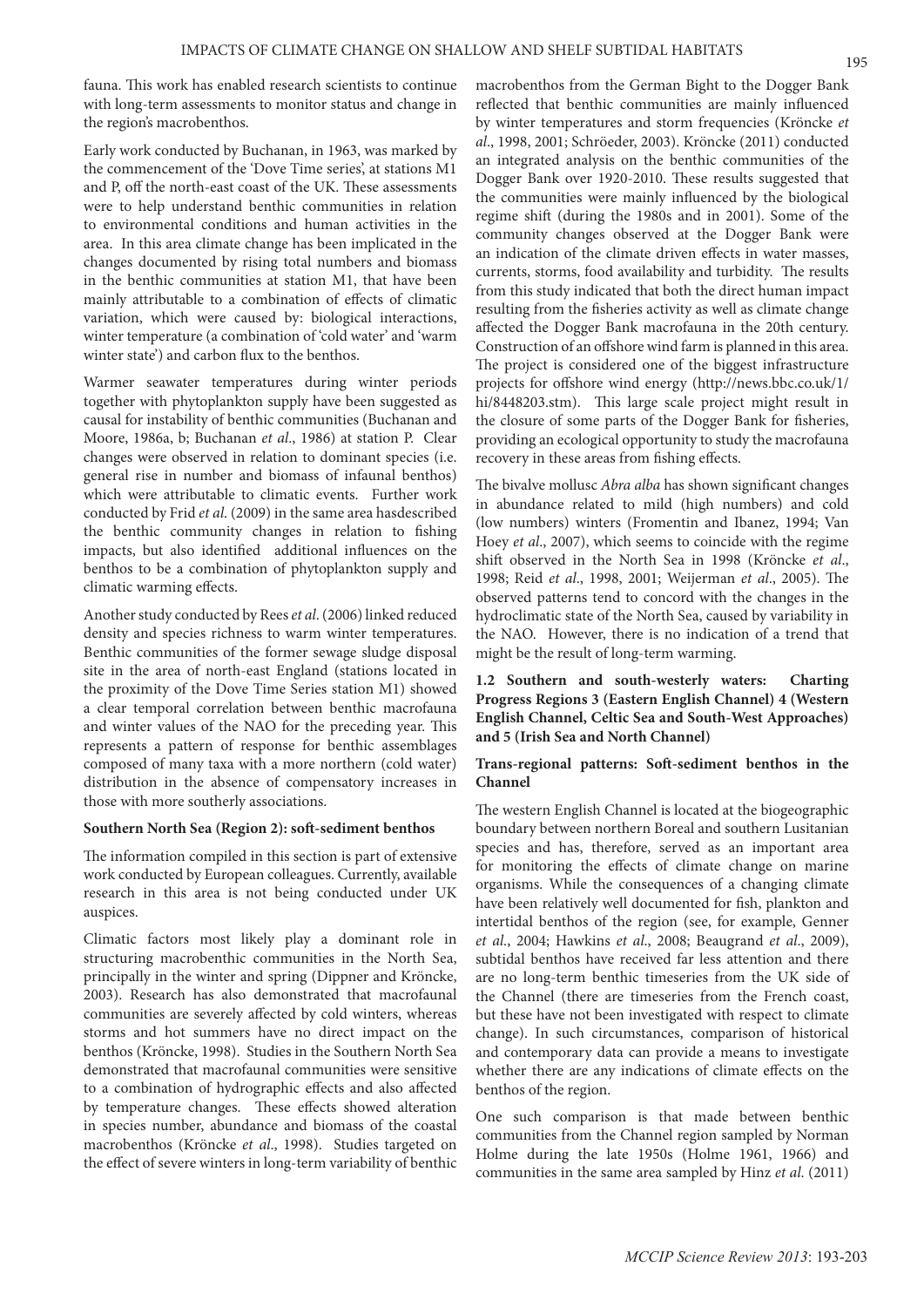in 2006. Holme was particularly interested in the distribution of Lusitanian and Boreal species and he and his colleagues' early surveys uncovered variations in penetration of 'western' species (those normally inhabiting the Celtic Sea and likely to be cold-water species) into the Channel, as well as possible temperature-related penetrations of 'Sarnian' species from the Gulf of St. Malo into the wider Channel and population fluctuations caused by mortality during severe winters (Holme 1983).

The 2006 survey re-sampled a subset of Holme's original stations, over a large area of the Channel coast. The main aims of this resurvey were to describe the current status of the communities and investigate potential changes. Benthic species distributions remained similar, in general, between the 1950s and 2006, with little or no obvious trends consistent with warming sea temperatures. The eastward movements of Lusitanean species that have been observed in some intertidal fauna were not generally reflected in the subtidal benthos, although some additional species not documented by Holme in the 1950s were observed (such as the brittle star *Amphiura incana* and and the shrimp *Athanas nitescens*). Comparisons between historical and contemporary datasets can be complicated by methodological constraints and fishing is likely to have exerted an influence on the benthic communities in the western Channel (Capasso *et al*., 2009), making it difficult to separate causal factors. Nevertheless, the area is a biogeographic boundary where (arguably) temperature-driven distribution changes are most likely to be displayed and there is ample evidence of change for other species groups, so the observation of additional benthic species in the 2006 survey suggests that further work in this area is warranted.

# **Trans-regional patterns: Hard substrates in the Channel and South-West Approaches**

This section includes information on changes occurring across the UK Charting Progress regions. Such evidence comes from a combination of timeseries studies at individual sites, ad-hoc scientific surveys and formalised naturalist / public observations, such as the Seasearch programme (www.seasearch.org.uk).

#### **(i) Crustacea**

The warm-water barnacle *Solidobalanus fallax* has been increasing in occurrence along western European coasts in recent years, thought to be the result of rising seawater temperatures (Southward *et al*., 2004). *S. fallax* was first recorded in UK waters in 1988, on hydroids dredged from south- west Cornwall (Southward *et al*., 2004)). It does not appear to have been described in Europe prior to this, with records limited to Atlantic and north-western coasts of Africa. However, it is difficult to distinguish from related species, so may have been present but recorded as, for example, *Balanus crenatus*.

The 2004 review of distribution records indicated that *S. fallax* has increased significantly around the south and south-west of the UK (Southward *et al*. 2004). It appears to have become widespread off Devon and Cornwall and, by 2004, had been recorded from Dorset, Lundy, the Gower Peninsula and Pembrokeshire. The barnacle settles on living and inert substrates and is often found on plastic discards, suggesting that these items may provide a vector for its spread along the southern British Isles (Southward *et al*., 2004). In this context, seawater warming and increased incidence of plastic discards may have interactive effects on the spread of the barnacle, the plastics providing a transport vector and increased temperatures providing environmental conditions suitable for establishment. No new information on *S. fallax* distribution was available to the authors at the time of writing, so it is not clear if the species has continued to spread around the British Isles.

Another crustacean species that may be broadening its range into UK waters is the snakelocks anemone shrimp *Percilimenes sagittifer*. The first recorded sighting of *P. sagittifer* in the UK is believed to have been made in Dorset in September 2007 (Dorset Seasearch, 2007). The species was recorded again in October 2008, although it was not present during re-surveys in the winter (Seasearch, 2008). By 2011, it had also been recorded in Devon (Seasearch, 2011). Only small numbers of individuals have been observed and these observations come from recreational dive surveys, so this information remains speculative in the absence of systematic evidence. We are not aware of any targeted monitoring programme designed to confirm if the shrimp has become established in UK waters, nor are we in possession of any documented evidence that its appearance is due to seawater warming. However, it is a southern species only recorded as far north as France and the Channel Islands until 2007, so its distribution would benefit from further attention.

# **(ii) Algae**

Effects of increasing seawater temperature can also be seen in algal communities from southern and south-westerly waters. Boreal macroalgae are showing a continual decline in abundance in shallow subtidal zones around the south coast of England, whereas Lusitanian species are increasing in abundance and relative dominance is switching to warmwater species in the Western English Channel and Celtic Sea (unpublished analyses of the MarClim1 project dataset 2002- 2010, www.mba.ac.uk/marclim; see also Mieszkowska *et al*., 2006). The boreal species *Alaria esculenta* continues to show declines in abundance in shallow subtidal zones around the Western English Channel, close to its southern range limit (Vance 2004, MarClim data - 2002-2010). The Lusitanian kelp *Saccorhiza polyschides* has rapidly increased in abundance in this region over the last few years and is displacing cold water laminarians over large areas of the intertidal. There is currently insufficient evidence to ascertain whether *S. polyschides* is also displacing laminarians below the lowwater mark, but the distinction between species' intertidal and subtidal populations is somewhat artificial and it is not unreasonable to suggest such effects are also occurring subtidally.

1 MarClim (Marine Biodiversity and Climate Change) was a four year multi-partner project investigating the effects of climatic warming on biodiversity of marine intertidal species, co-ordinated by the Marine Biological Association of the UK.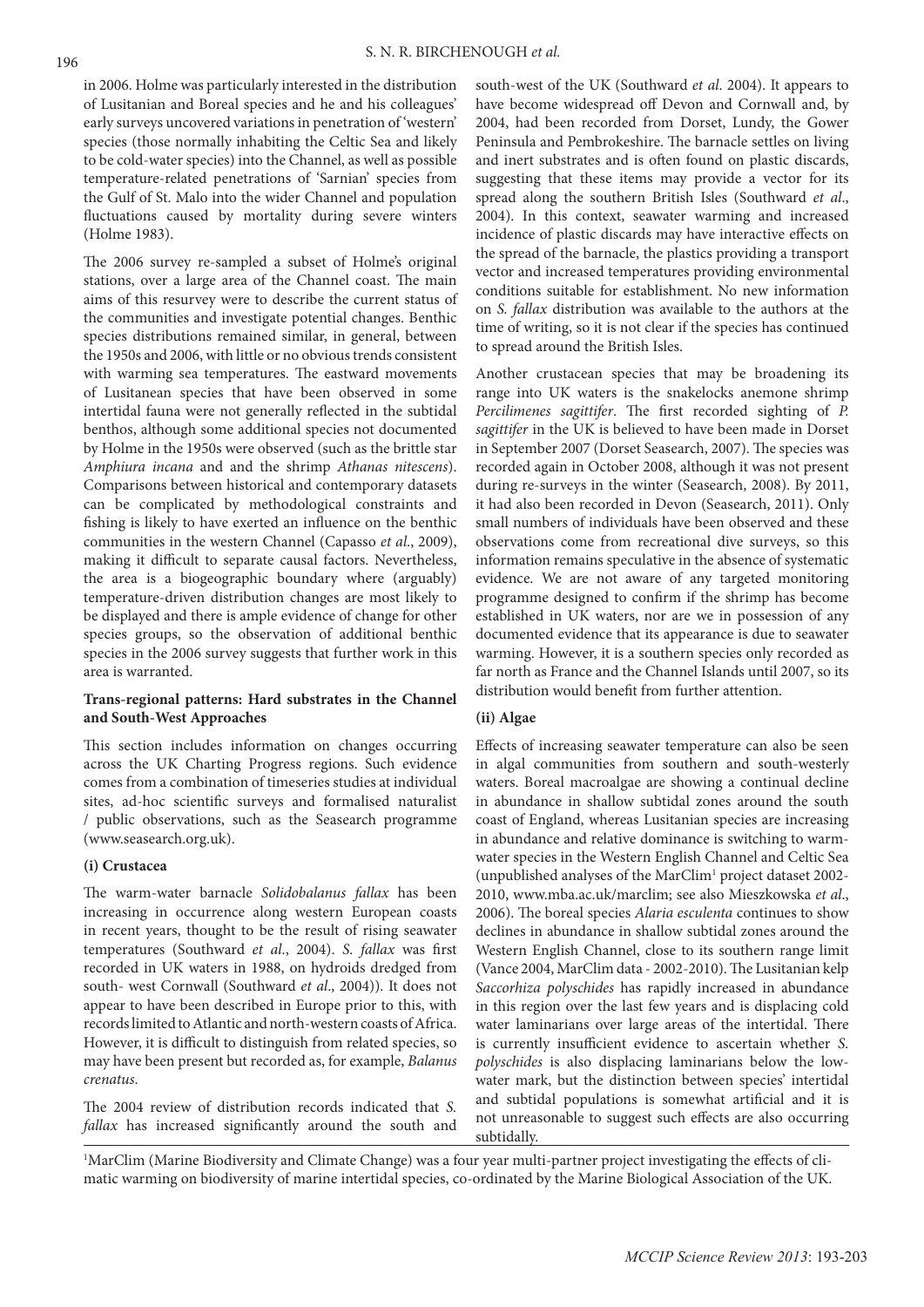#### **Western Channel, Celtic Sea and South-West Approaches (Region 4): Severn Estuary / Bristol Channel crustacea**

Long-term monitoring of crustacean populations in the Severn Estuary / Bristol Channel indicates that climate change is influencing hyperbenthic assemblages in the region.

Standardised monthly macro-crustacean and mesozooplankton sampling has been undertaken since the early 1980s at Hinkley Point power station, on the Somerset coast. Of the 15 macro-crustacean species captured to-date (Henderson and Bird, 2010), three of the most numerous – the common shrimp *C. crangon*, the pink shrimp *Pandalus montagui* and the Atlantic prawn *Palaemon serratus* - have been increasing approximately exponentially since the early 1990s, in concert with increased seawater temperatures. There is strong evidence of density-dependent control in the *C. crangon* populations, in addition to the positive correlation with average water temperature between January and August (Henderson *et al*., 2006). There have also been recent notable increases in the abundance of the velvet swimming crab *Necora puber* and the sardine crab *Polybius henslowii*. Coincident with this has been a decline in the abundance of the shore crab *Carcinus maenas*.

There has also been a significant increase in the inter-annual abundance of mysids in the Bristol Channel since 1996 (Plenty, 2012). All the local mysid species (*Schistomysis spiritus*, *Gastrosaccus spinifer*, *Mesodopsis slabberi* and *Neomysis integer*) are now abundant for a greater number of months compared to the early 1980s and the breeding activity / success of two species, *M. slabberi* and *S. spiritus*, has increased since 1981 (Plenty, 2012). These changes in mysid abundance, phenology and breeding activity / success have been closely related to shifts in climate, particularly an increase in air and water temperatures, during more recent years. There has also been a shift in the dominance structure of the mysid assemblages. *M. slabberi* is now the dominant mysid species of the Bristol Channel, being more abundant than *S. spiritus* in most years since 1997. This shift towards a *M. slabberi* dominated assemblage more typical of lower latitude estuaries than UK waters is, in part, explained by increases in air and water temperatures and variations in the North Atlantic Oscillation Index (NAOI)

These trends are not apparent in all of the crustacean species monitored, with the only other abundant prawn in the area (*Pasiphaea sivado*) showing no trend in abundance over the past three decades and no clear climate-related trends in the isopods, amphipods or cumaceans.

# **1.3 Western and northern waters: Charting Progress Regions 6 (West Scotland including the Minch), 7 (Scottish Continental Shelf) and 8 (Atlantic North-West Approaches, Rockall Trough and Faroe/Shetland Channel)**

At present, we are not aware of any current evidence of climate-related effects on shallow and shelf habitats and species in these regions. However, we are aware of ongoing work which could help to understand the effects of warming and ocean acidification on cold-water corals (*Lophelia* 

*pertusa*) (Davies *et al*., 2008, 2009; Roberts *et al*., 2009). The UK Ocean Acidification (UKOA) research programme (funded by NERC/Defra/ DECC) (http://www.nerc.ac.uk/ press/releases/2012/07-corals.asp) has tackled these issues by carrying out a series of experiments examining the effects of warming and acidification on cold-water corals. These laboratory studies indicate that, at least in the short term, the corals show some capacity to adapt to ocean acidification, but less ability to deal with the combined impacts of acidification and temperature increase. But understanding the implications of these experiments is virtually impossible without understanding more about the natural variability and functional ecology of these ecosystems. These issues were investigated by the 'Changing Oceans Expedition' during RRS *James Cook* cruise 073 (May-June 2012, see http:// www.changingoceans2012.blogspot.co.uk/). This expedition combined further experimental work on board with detailed remotely operated vehicle survey and experimentation within coral reefs at the Mingulay Reef Complex (~130 m) and the Logachev Mound Province (600-800 m). The expedition completed a number of firsts including direct measurement of carbonate chemistry conditions above the reefs and assessment of their oxygen demand (www. changingoceans2012.blogspot.co.uk, www.lophelia.org)

There is also ongoing research on maerl beds (*Lithothamnion corallioides* and *L. glaciale*) under UKOA auspices. The available evidence also suggests algae will survive under acidified conditions, possibly by utilisation of increase pCO<sub>2</sub>, however, stress caused by OA is likely to increase their intracellular antioxidant (DMSP) concentrations and lead to some epithelial damage. Photosynthetic yield increased under OA. There is mixed evidence on the impact of OA on biomineralisation processes some studies suggesting no impact others suggesting structural stress.

# **1.1.4 Associated regions: Irish waters and Crown Dependencies (the Isle of Man and Channel Islands)**

We are not aware of any current evidence of climate-related effects on shallow and shelf habitats and species in these regions. As the sea does not respect national borders, some of the changes documented in southern and south-westerly waters (section 1.1.2) may reasonably be expected to extend into Irish, Isle of Man and, in the case of southern regions, Channel waters. However, climate impacts are complex and related to local conditions and we can not confidently state that changes documented in specific areas can be applied to neighbouring regions. Seawater temperature and, possibly, stratification change have been linked to shell growth in the ocean quahog *Arctica islandica* from Isle of Man waters (Butler *et al*., 2010). However, fishing pressure and minerals extraction are also known to affect this species (see OSPAR Commission, 2009) and we are not aware of documented long-term changes in *A. islandica* abundance in these waters.

# **2. WHAT COULD HAPPEN?**

Changes may be expected in a range of seabed systems, particularly those tightly linked to phyto- and zooplankton communities impacted by future climate change. A clear example can bee seen at the Dogger Bank area, where the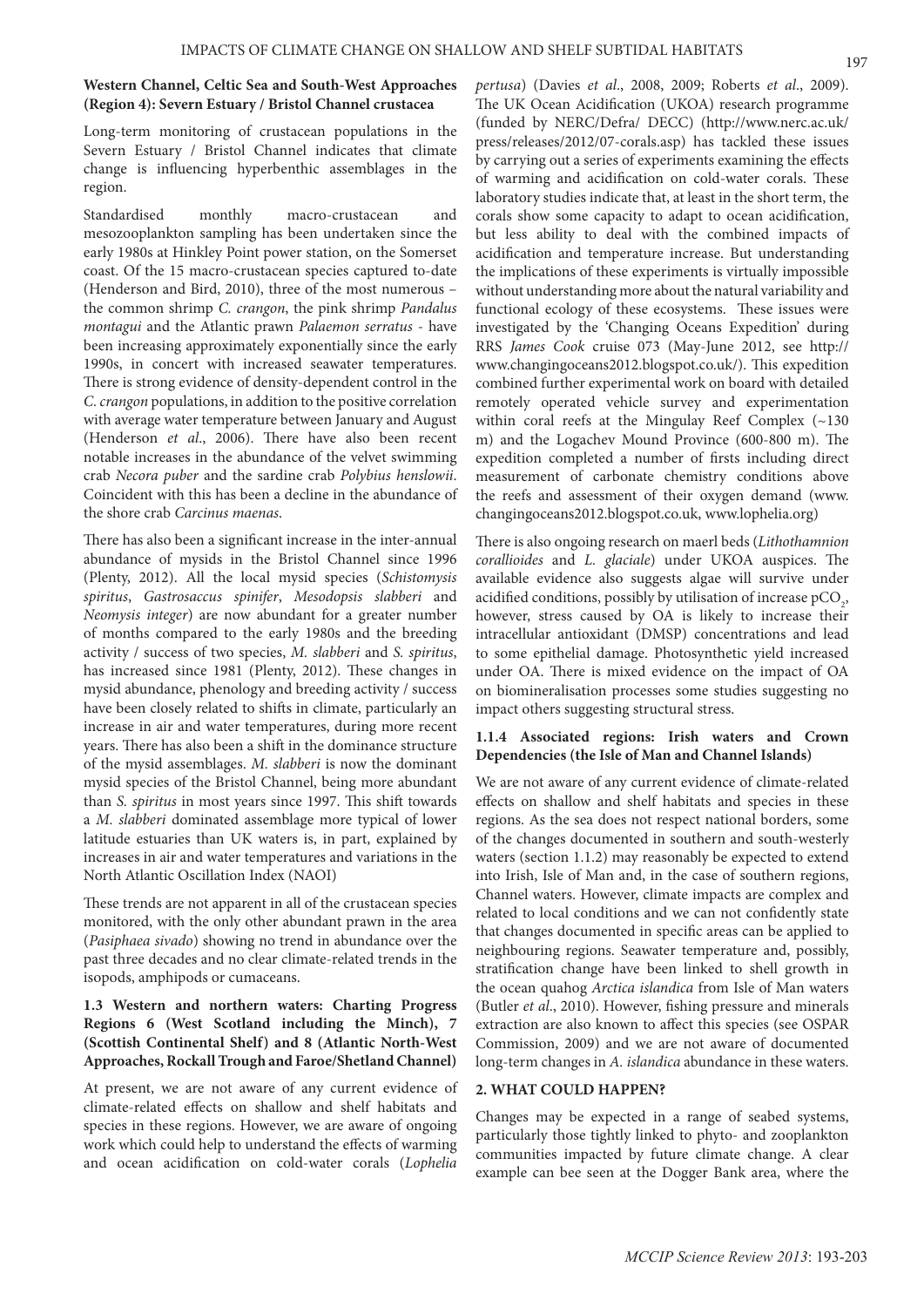combination of fishing and climate since the beginning of the 20th century has influenced the macrobenthic communities (Kroencke, 2011). However, there is a severe lack of empirically-based prediction for UK subtidal species and habitats. Shallow and shelf habitats and species are most likely to be affected by changes in SST, near-bottom temperature and stratification patterns, as well as changes to ocean chemistry from increased uptake of  $\mathrm{CO}_2$ . Acidification effects are summarised here in relation to potential associations with temperature-driven climate impacts. A detailed review of the effects of ocean acidification is presented in the 2012 MCCIP report on ocean acidification (Williamson *et al*., 2013). Predictions of future change are based on the UKCP09 climate projections medium emissions scenario (Lowe *et al*., 2009).

#### **2.1 UK soft-sediment benthos**

Benthic responses to climatic change may be observed to differ when assessed across spatial scales and, even locally, some effects could be influenced by a series of other factors (e.g. fishing). Specific parameters (i.e. NAO index, SST) might provide rapid signal of change on benthic communities inhabiting shallow waters, when compared with their counterparts in deeper waters (Rees *et al*., 2007). SST for regions 1 and 2, are predicted to rise by up to approximately 3.0 °C and 3.5 °C for summer conditions by 2070-2098, respectively (relative to the 1961-1990 average). In contrast, during a winter scenario, SST only shows an increase of approximately 2.8°C in area 2. Benthic communities are likely to be responsive to changes in temperature and stratification. Schöne *et al*. (2003) showed that temperature influenced the annual shell growth of live collected *Artica islandica* in the North Sea. Effects of warmer winters on stratification and bottom water currents seem to be stronger, thus preventing downward- mixing of nutrients as well of settlement of food particles on the sea bed. In contrast, during cold winters, the stratification weakens and phytoplankton produced in the cold surface layers reaches the sea floor. Growth of the shell of *A. islandica*, seems to be directly connected to fluctuations in the NAO, so future warmer winters may continue to produce similar effects in their shell growth. Beukema *et al*. (2009) postulated that understanding the overall effects of temperature on benthic communities will be a difficult task when they are studied in relation to recruitment, mortality and individual weight (with repercussions for abundance and distribution of species). A warming climate may be directly observed in chronic effects and physiological stress and/or indirectly in alterations to specific benthic functions (e.g. predation, competition, etc). Thus, future effects are difficult to predict for the complex biological communities inhabiting soft-sediment systems.

Any changes resulting from seawater warming are likely to operate within the context of a chemically-stressed environment, as seawater uptake of  $\mathrm{CO}_2$  leads to increasing ocean acidification. The potential effects of ocean acidification on benthic fauna are covered in detail in some of the available reviews (see Turley *et al*., 2009; Gattuso and Hansson, 2011; Wicks and Roberts, 2012). Studies of benthic species from UK waters have shown that short-term

exposure to low-pH environments seems to have relatively little effect on the polychaete *Nereis virens*, the crab *Necora puber*, or the echinoderm *Amphiura filiformis* (Spicer *et al*., 2007; Widdicombe and Needham, 2007; Wood *et al*., 2008). However, long-term fitness may be compromised by shortterm acclimation responses (Wood *et al*., 2008) and there is evidence that reduced pH may impact on biologicallymediated benthic nutrient cycling (Widdicombe and Needham, 2007; Widdicombe *et al*., 2009). In addition, evidence from comparable benthic communities in other northern European waters suggests that acidification may impact on the overall diversity of benthic communities, affecting both species composition and abundance (Widdicombe *et al*., 2009). Such changes are likely to be habitat-specific, with sandy communities appearing more sensitive than those in muds (Widdicombe *et al*., 2009). Although acidification effects in soft sediments are likely to interact with those of changing temperature and stratification patterns, the cumulative effects of multiple climate-driven co-stressors, the full life cycle and physiology of individuals, ecological interactions and potential adaptations are, as yet, unknown.

# **2.2** *Lophelia pertusa* **reefs in northern and north-western waters**

While shallow southern and south-eastern UK waters are predicted to show the greatest increases in SST and nearbottom temperatures under the UKCP09 projections, deepwater habitats to the north and north-east of the UK may also be impacted by seawater warming. The scleractinian cold-water coral *Lophelia pertusa* forms biodiverse and functionally-important deep-water reef habitats (Davies *et al*., 2009). The majority of the world's *Lophelia* reefs are concentrated in the North Atlantic (Guinotte *et al*. 2006) and they are represented in UK waters in northern and western Scottish waters (Charting Progress regions 1, 6, 7 and 8). These habitats are in decline in OSPAR regions I-III and V, caused primarily by the damaging effects of bottom fishing (Hall-Spencer and Stehfest, 2008). However, they are also likely to be vulnerable to climate change. Modelling work has linked their distribution to temperature (Davies *et al*., 2008) and *Lophelia* from the Mingulay reef complex, off the Scottish west coast, has shown sensitivity to changes in water temperature of as little as 2°C (Dodds *et al.*, 2007). Experimental studies on the coral's physiology suggest that they are highly vulnerable to temperature increase and modelled predictions showed that much of the Atlantic Ocean may become corrosive to aragonitic shells and skeletons within the next century, with cold-water corals may be amongst the most vulnerable to ocean acidification and warming.

Near-bottom temperatures in regions 1, 6 and 7 are predicted to rise by approximately 2-2.5°C in 2070-2098 (relative to the 1961-1990 average). Reefs in region 6 may experience summer temperatures in the region of  $15-16$ °C, some  $2-3$ degrees warmer than their upper required temperature of 13°C (Hall-Spencer and Stehfest, 2008). Bottom temperatures in region 8 may increase by up to  $1^{\circ}$ C from 2070-2098, so reefs in this area - which include the majority of UK records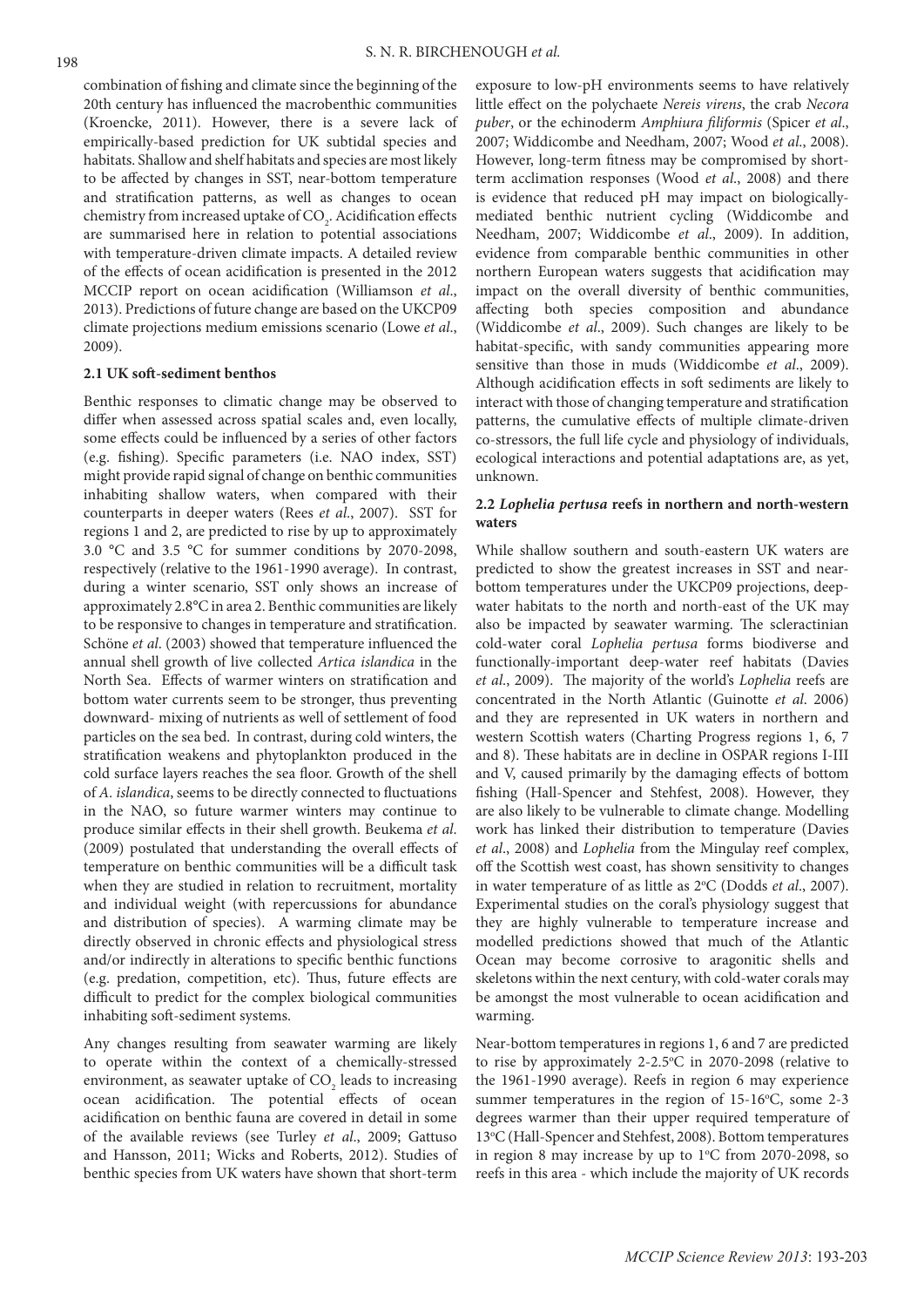- are less likely to be impacted than those in regions 1, 6 and 7. The effects of increased temperature may be compounded by further impacts related to seawater acidification. *Lophelia*  reefs are thought to be limited, in part, by seawater aragonite saturation (Guinotte *et al*., 2006) and projected decreases in saturation due to increased  $\mathrm{CO}_2$  uptake may lead to impacts on growth and increased vulnerability to dissolution (Davies *et al*., 2007). These changes will also occur in the context of changing oceanographic conditions, which could affect pelagic productivity and food supply to deep sea habitats such as the *Lophelia* reefs (Hall-Spencer and Stehfest, 2008).

# **2.3 Maerl beds in southern, western and north-western waters**

Maerl, species of detached coralline red algae, may be vulnerable to future climate impacts. Of the three major European maerl-forming species, two appear to be limited by temperature in UK waters, with *Lithothamnion corallioides*  confined to Scotland and Northern Ireland and Lithothamnion corallioides reaching only as far north as the southwest of the British Isles (Birkett *et al*., 1998). *L. corallioides* from the west coast of Ireland has been shown to respond positively to a 4°C increase in temperature (Blake and Maggs, 2003), suggesting the species may benefit from warming waters. Maerl beds are rare in England and Wales, but there are isolated occurrences in Dorset, Cornwall, Pembrokeshire, the Lleyn Peninsula, the Isle of Man and around Lundy (Hall-Spencer *et al*., 2008). *L. corallioides* in these areas may benefit from the near-bottom temperature increases of up to approximately 2.5-3.5°C forecast for Charting Progress regions 3, 4 and 5 in 2070-2098. Such increases could facilitate the spread of *L. corallioides* to further locations along the south and southwest coasts of England and Wales, although expansion would also be limited by the suitability of other factors such as water movement and salinity (Wilson *et al*., 2004).

The temperature-response of *L. glaciale* is not currently known. However, its southern limit is thought to be western Scotland and the coasts of Ireland, the near-bottom temperature is projected to increase by approximately 2-3°C for regions 5, 6 and 7 in 2070-2098. Within this projected temperature increase, growth rates of *L. glaciale* might be expected to increase but there is no evidence on how long those growth rates could be maintained over time. Maerl is most commonly found in the northern parts of the UK, including the west coast of Scotland, the Western Isles, Orkney and Shetland (Charting Progress regions 6 and 7, Hall-Spencer *et al*., 2008), so temperature-related changes in these regions would affect a large proportion of the UK's maerl beds. The third major European species, *Phymatolithon calcareum*, is found from southern Norway to the Mediterranean and does not appear to be susceptible to short-term increases of temperature in UK and Irish waters, although longer-term effects may only be evident after periods of acclimation (Blake and Maggs, 2003; Wilson *et al*., 2004).

Given the different temperature preferences of the individual maerl species, climate-related effects could be manifest as either overall changes to the biomass of maerl in UK waters or alterations in the relative proportions of the three major

species. Such effects may have secondary implications for diversity of the biological communities inhabiting the habitat, as maerl beds host a diverse assortment of flora and fauna including rare species and some that may be endemic to the locale (Hall-Spencer *et al*., 2008). Maerl are calcifying organisms, so predictions of changes in response to temperature must be viewed in the context of the interacting and, potentially, confounding effects of ocean acidification. Acidification effects have been noted in other coralline algae and benthic calcifiers (Kleypas *et al*., 2006; Hall-Spencer *et al*., 2008). Changing ocean chemistry may threaten the growth and integrity of maerl matrices, with knock-on effects on associated biological communities. Maerl contribute to calcareous sediment production and seawater pH balance (Hall-Spencer *et al*., 2008), so dissolution of their carbonate skeletons would likely have implications for ecosystem function.

#### **3. KNOWLEDGE GAPS**

Compilation of this review has identified some clear gaps in our knowledge of climate change impacts on shallow and shelf subtidal habitats and ecology. Generating insight in these areas will allow scientists to provide better advice to policy makers, supporting the implementation of climaterelated policy. Priority gaps a.) and c.) remain as in the previous ARC science review. We have altered our second priority from understanding ecosystem-level consequences of climate change through increasing knowledge of benthopelagic coupling and food web links, to understanding the individual and in-combination effects of multiple stressors in addition to climate change. While it clearly remains extremely important to understand ecosystem ramifications, we must first be able to adequately demonstrate that biological changes are due to climate influence and not other co-variables and understand how climate acts in concert with other stressors.

a. There is a paucity of large scale benthic biological data for UK, Crown Dependency and Irish waters, which hinders our ability to detect changes in species distribution over large areas of the sea bed. Such information, when combined with long-term monitoring and experimental studies of the effects of climate change, will allow us to identify change when it occurs and more confidently describe patterns of benthic response. The contributions of informal observers (e.g. recreational divers) are important here, as providing fullyfunded monitoring programmes to cover the entire sea bed is not possible. Naturalists' observations of possible range extensions and reductions, as well as the occurrence of mass events (such as disease, die-off or mass-recruitments) can provide indications that changes are taking place and trigger formalised monitoring programmes in affected areas.

b. As more evidence of climate change effects emerges, what has become clear is that we are not paying enough attention to other natural and anthropogenic factors that also shape benthic assemblages - many studies to date have focused on climate parameters and have not explicitly considered the effects of other variables (see, for example, climate and fishing effects on benthos, Kröncke, 2011). It is imperative that we address potentially confounding factors in order to show causality for climate parameters and to understand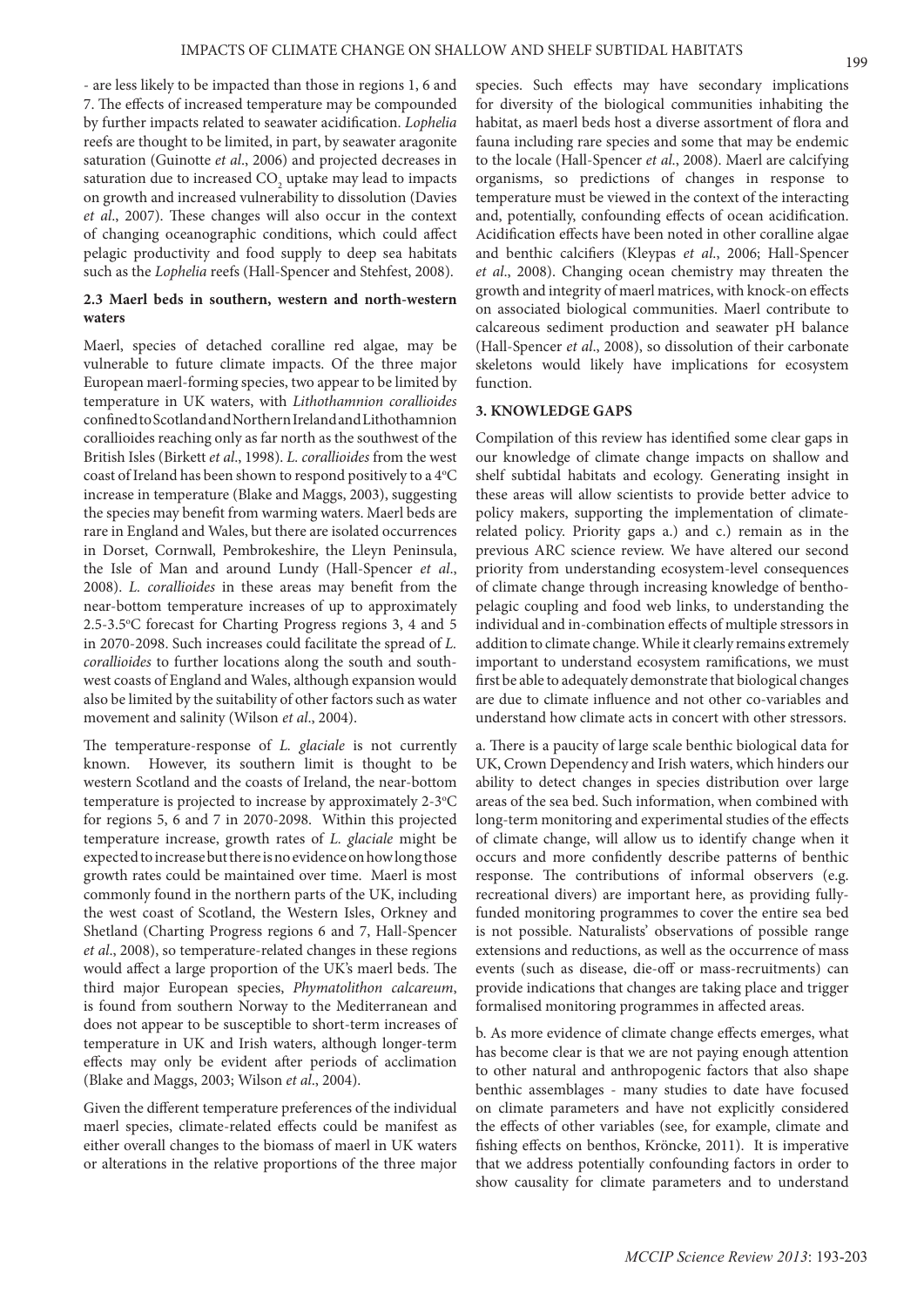how other factors may strenghten, weaken or confound climate effects.

c. There is a real gap in our ability to make predictions about the responses of subtidal species and communities to future climate change. We have the capability to generate such information through statistical modelling techniques, which are receiving increasing attention, yet, with the exception of fish and commercially important invertebrate species, they have not been applied in earnest to UK benthic assemblages. We need to further our capacity to model species' distributional responses to changing conditions and develop a knowledge-base that will allow us to understand the underlying mechanisms and ecosystem-level implications of such changes.

# **4. SOCIO-ECONOMIC IMPACTS**

Little information is available on the current or future socioeconomic effects of climate change on shallow and shelf subtidal habitats and ecology. However, some general areas of concern can be identified based on the evidence presented in the review.

#### **Marine protected areas and conservation zones**

Marine policy has advanced since the last ARC science review and, in UK waters, the advent of Marine Conservation Zones (MCZ; see http://www.defra.gov.uk/environment/marine/ protect/mpa/mcz/) has added a new level of protection to many coastal areas. Although there is currently little direct evidence of warming-related subtidal species distribution shifts, any such shifts occurring in future will have socioeconomic ramifications if they push species of conservation concern outside the boundaries of areas designed for their protection, especially if they are pushed into unsuitable habitat.

For example, maerl and *Lophelia pertusa* have restricted distributions around the UK and Ireland and are protected under Annex I of the EU Habitats Directive - maerl habitats are qualifying features of the UK Sound of Arisaig, Loch nam Madadh, Strangford Lough and Fal and Helford marine Special Areas of Conservation (SAC) and Ramsey Bay and Ballacash Channel proposed Manx Marine Nature Reserve, while *Lophelia pertusa* reefs are primary features or features of the Darwin Mounds and North West Rockall Bank candidate offshore SAC and East Rockall Bank, Mingulay SAC, Hatton Bank and Anton Dohrn Seamount possible offshore SAC (www.jncc.gov.uk) and Porcupine Seabight, Hovland Mound and Belgica Mound Irish SAC. Others, such as the horse mussel *Modiolus modiolus*, the honeycomb worm *Sabellaria alveolata* and the pink seafan *Eunicella verrucosa*, also have restricted distributions and conservation importance at national or international levels. Temperature-driven range contractions in these species may necessitate boundaryalterations in marine protected areas and conservation zones, which are likely to be socially, politically and financially demanding. Even if temperature-driven changes do not result in such extreme scenarios, alterations in the abundance or spatial distribution of conservation species may affect the type and extent of commercial and recreational activity permitted within these zones in future.

Range-expansions are likely to be less problematic, unless they introduce new species of conservation concern into UK waters. Range expansions may benefit recreation and tourism, if they introduce charismatic species into reserves, or lead to economic benefits if they either increase commercial fisheries stocks, or allow the development of novel fisheries. However, expansions of warm water species into UK waters may be detrimental to the economy if they cause a reduction in local fisheries stocks through competition or predation.

# **Indirect effects on fish and fisheries**

Many fish species feed on benthic organisms and climatedriven impacts on benthic communities have the potential to influence population dynamics of fish predators. If changing distributions or abundance of prey species have significant effects on numbers of commercially-important predators, which themselves may be climate-stressed (see the Fish and Fisheries ARC science review), this is likely to have economic repercussions for the fishing industry. Little information is available on the socio-economic value of benthic prey and it is not clear how to value them. Moreover, we do not know whether fish predators and their benthic prey will respond in concert to changing seawater temperatures or ocean acidification, or how impacts on one trophic level will filter through others, making the situation very complex.

# **5. CONFIDENCE ASSESSMENTS**

#### **What is already happening?**

Site-specific research provides strong evidence on the potential effects of climate change on benthic habitats and species in the Northern and Southern North Sea. Whilst this information is appropriate on a localised scale and for individual ecosystem components (e.g. plankton, fish, etc.), there is a need to understand how these components are linked and responding over larger spatial scales. There are indisputable gaps in coverage of some Charting Progress regions, where we have limited information on benthic status and potential responses to climate change. Additionally, in the areas where we currently have a comprehensive understanding of benthic species and communities, there is still a need to explore interactive effects of multiple human pressures (e.g. fishing, aggregate extraction, dredging and construction) as this information is essential for assessing the impacts of climate change in UK waters. Based on the reviewed information on current benthic state and gaps in knowledge, our confidence level is low.



**What could happen?** 

We have indirect evidence of warming effects on maerl and *Lophelia* habitats, based on laboratory observations of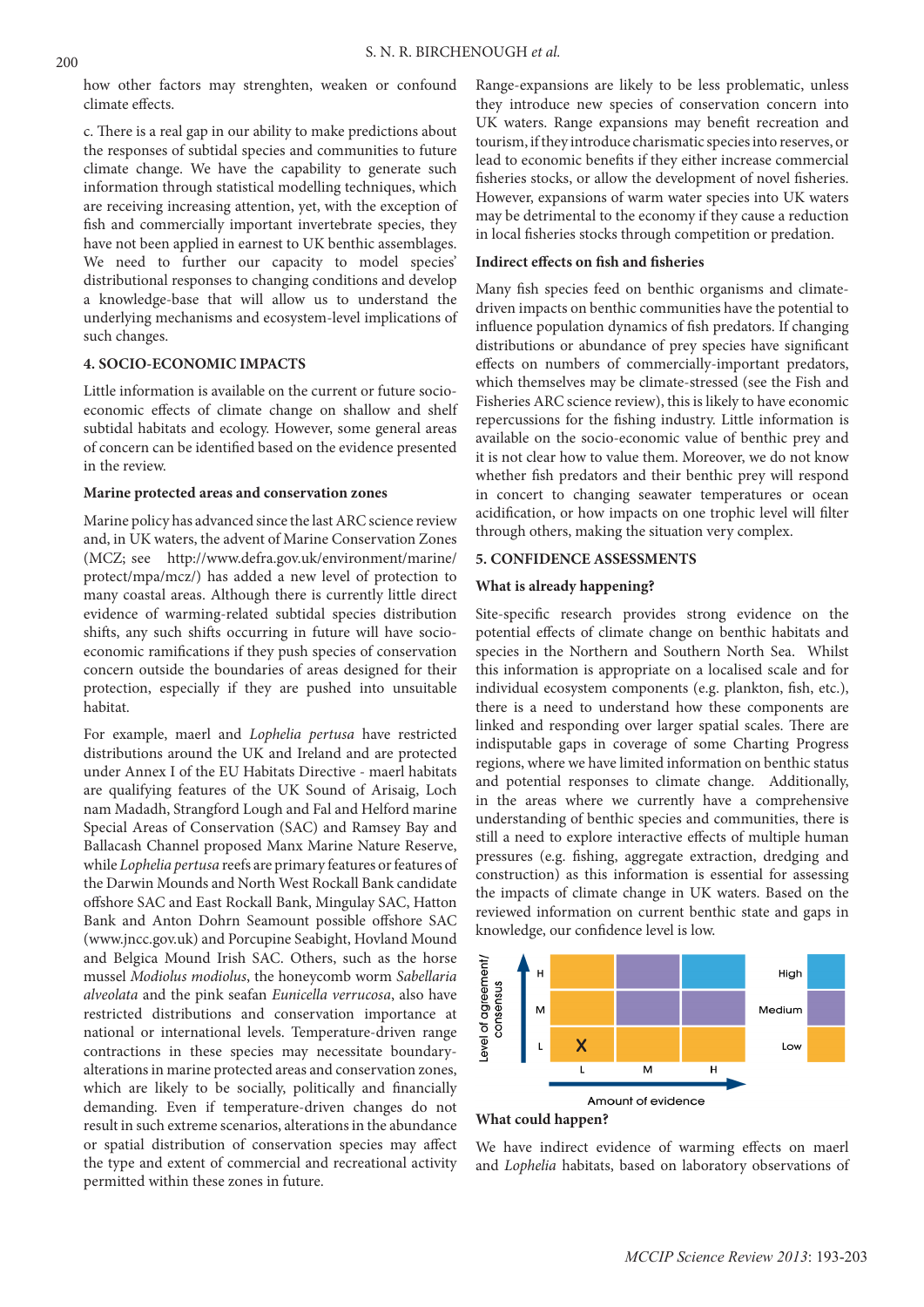temperature sensitivity in the individual species. However, there are current programmes (e.g. nationally via the benthic UKOA) which will help to advance our understanding of how changes in the reefs and maerl matrices will affect the communities they support. The science relating to acidification effects on particular benthic species is sound, but further evidence is required on a wider range of species and whole-community, over different functional effects, in relation to other stressors and ecological interactions. Information on ocean acidification predictions, including changes in carbonate chemistry: mainly pH, total alkalinity (TA) and dissolved inorganic carbon (DIC) is included in Williamson *et al*., 2012/13 ocean acidification report card. We currently lack the capability to make quantitative predictions about the nature and extent of any future temperature-driven shifts in benthic species distributions. Hiscock *et al*. (2004) have developed a conceptual framework for identifying species potentially affected by future temperature increases and quantitative models for predicting future distributions have been developed for marine fish. However, we are, as yet, unaware of such models being developed for predicting future species distributions or community-level effects in marine benthos. The lack of such predictive capability for both warming- and acidification-effects makes it difficult to translate evidence on links between climate and benthos into forecasts for future conditions. Additionally, we have little understanding about the interactive effects of ocean warming, stratification and acidification. Based on this information, we place a low level of confidence in our predictions of what could happen in future.



## **CITATION**

Please cite this document as:

Birchenough, S.N.R., Bremner, J., Henderson, P., Hinz, H., Jenkins, S., Mieszkowska, N., Roberts, J.M., Kamenos, N.A., and Plenty, S. (2013) Impacts of climate change on shallow and shelf subtidal habitats, *MCCIP Science Review 2013*, 193-203, doi:10.14465/2013.arc20.193-203

## **ACKNOWLEDGEMENTS**

We would like to thank colleagues who responded to our information requests whilst working on this review.

#### **REFERENCES**

- Alvarez-Fernandez, S., Lindeboom, H. and Meesters, E. (2012) Temporal changes in plankton of the North Sea: community shifts and environmental drivers. *Mar. Ecol. Prog. Ser.*, **462**, 21-38.
- Austen, M.C., Buchanan, J.B., Hunt, H.G., Josefson, A.B., and Kendall, M.A. (1991) Comparison of long-term trends in

benthic and pelagic communities of the North Sea. *J. Mar. Biol. Assoc. UK*, **71**, 179-190.

- Beaugrand, G., Luczak, C. and Edwards, M. (2009) Rapid biogeographical plankton shifts in the North 613 Atlantic Ocean. *Glob. Change Biol*., **15**, 1790-1803.
- Beukema, J.J., Dekker, R. and Jansen, J.M. (2009) Some like it cold: populations of the tellinid bivalve *Macoma balthica (L.)* suffer in various ways from a warming climate. *Mar. Ecol. Prog. Ser.*, **383**, 135-145.
- Birkett, D.A., Maggs, C.A. and Dring, M.J. (1998) *Maerl (volume V). An overview of dynamic and sensitivity characteristics for conservation management of marine SACs*. Scottish Association for Marine Science. (UK Marine SACs Project) 116 pp.
- Blake, C. and Maggs, C.A. (2003) Comparative growth rates and internal banding periodicity of maerl species (Corallinales, Rhodophyta) from northern Europe. *(Corallinales, Rhodophyta) Phycologia*, **42**(6), 606-612.
- Buchanan, J.B. (1963) The bottom fauna communities and their sediment relationships off the coast of Northumberland. *Oikos*, **14**, 154-175.
- Buchanan, J.B. and Moore, J.J. (1986a) A broad review of variability and persistence in the Northumberland benthic fauna - 1971-85, *J. Mar. Biol. Assoc. UK*, **66**, 641-657.
- Buchanan, J.B. and Moore, J.J. (1986b) Long-term studies at a benthic station off the Coast of Northumberland, *Hydrobiologia*, **142**, 121-127.
- Buchanan, J.B., Brachi, R., Christie, G. and Moore, J.J. (1986) An analysis of a stable period in the Northumberland benthic fauna - 1973-80. *J. Mar. Biol. Assoc. UK*, **66**, 659- 670.
- Butler, P.G., Richardson, C.A., Scourse, J.D., Wanamaker, A.D., Shammon, T.M. and Bennell, J.D. (2010) Marine climate in the Irish Sea: Analysis of a 489-year marine master chronology derived from growth increments in the shell of the clam *Arctica islandica*. *Quat. Sci.e Rev.*, **29**, 1614 – 1632.
- Capasso, E., Jenkins, S.R., Frost, M. and Hinz, H. (2009) Eddystone benthic communities: 2009 investigation into the extent of change over a century-wide scale, J*. Mar. Biol. Assoc. UK*.
- Davies, A.J., Roberts, J.M. and Hall-Spencer, J. (2007) Preserving deep-sea natural heritage: Emerging issues in offshore conservation and management. *Biol. Cons*., **138**, 299-312.
- Davies, A.J., Wisshak, M., Orr, J.C. and Roberts, J.M. (2008) Predicting suitable habitat for the cold-water coral *Lophelia pertusa (Scleractinia)*. *Deep-Sea Res. I*, **55**, 1048-1062.
- Davies, A.J., Duineveld, G.C.A., Lavaleye, M.S.S., Bergman, M.J.N., van Haren, H. and Roberts, J.M. (2009) Downwelling and deep-water bottom currents as food supply mechanisms to the cold-water coral *Lophelia pertusa (Scleractinia)* at the Mingulay Reef Complex. *Limnol. Oceanogr*., **54**, 620-629.
- Dippner, J.W. and Kröncke, I. (2003) Forecast of climateinduced change in macrozoobenthos in the southern North Sea in spring. *Clim. Res*., **25**, 179-182.
- Dodds, L.A., Roberts, J.M., Taylor, A.C. and Marubini, F. (2007) Metabolic tolerance of the cold-water coral *Lophelia pertusa (Scleractinia)* to temperature and dissolved oxygen change. *J. Exp. Mar. Biol. Ecol*., **349**, 205-214.
- Dorset Seasearch (2007) *Dorset Seasearch Summary 2007*. Seasearch. www.seasearch.org.uk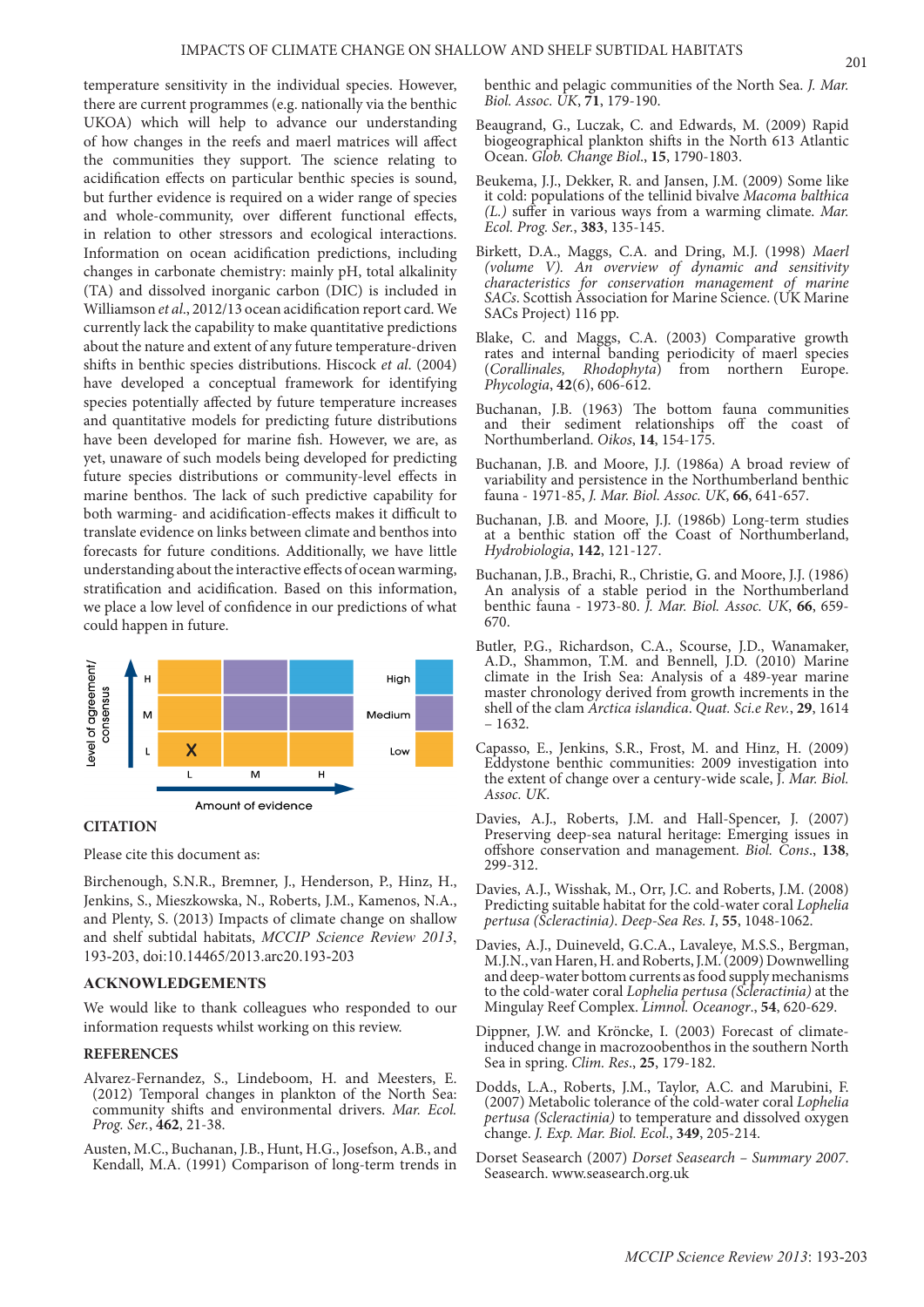- Edwards, M., Beaugrand, G., Reid, P.C., Rowden, A.A. and Jones, M.B. (2002) Ocean climate anomalies and the ecology of the North Sea. *Mar. Ecol. Prog. Ser*., **239**, 1-10.
- Evans, F. and Edwards, A.J. (1993) Changes in the zooplankton community off the coast of Northumberland between 1969 and 1988, with notes on changes in the phytoplankton and benthos. *J. Exp. Mar. Biol. Ecol*., **172**, 11-29.
- Frid, C.L.J., Garwood, P.R. and Robinson, L.A. (2009) The North Sea benthic system: a 36 year time series. *J. Mar. Biol. Assoc. UK*, **89**,1-10.
- Fromentin, J.-M. and Ibanez, F. (1994) Year to year changes in meteorological features of the French Coast area during the last half-century. Examples of two biological responses. *Oceanologia Acta*, **17**, 19-23.
- Gattuso, J.-P. and Hansson, L. (2011) *Ocean acidification: background and history*. Ocean acidification (eds J-P. Gatusso and L. Hansson), Oxford University Press, Oxford; 326 pp.
- Genner, M.J., Sims, D.W., Wearmouth, V.J., Southall, E.J., Southward, A.J., Henderson, P.A. and Hawkins, S.J. (2004) Regional climatic warming drives long-term community changes of British marine fish, *Proc. R. Soc. Lond. Ser. B Biol. Sci.*, **271**, 655 – 643.
- Guinotte, J.M., Orr, J., Cairns, S., Freiwald, A., Morgan, L. and George, R. (2006) Will human-induced changes in seawater chemistry alter the distribution of deep-sea scleractinian corals? *Frontiers Ecol. Env*., **4**(3), 141-146.
- Hall-Spencer, J.M., Kelly, J. and Maggs, C.A. (2008) *Assessment of maerl beds in the OSPAR area and the development of a monitoring program*. DEHLG, Ireland 34pp.
- Hall-Spencer, J.M. and Stehfest, K. (2008) *Draft background document for* Lophelia pertusa *reefs.* OSPAR Convention for the protection of the marine environment of the NE Atlantic: Meeting of the Working Group on marine protected areas, species and habitats. Baiona (Spain). MASH 08/4/1 Add.24-E. 36 pp.
- Hawkins, S.J., Moore, P.J., Burrows, M.T., Mieszkowska, N., Herbert, R.J.H., Jenkins, S.R., Thompson, R.C., Genner, M.J. and Southward, A.J. (2008) Complex interactions in a rapidly changing world: responses of rocky shore communities to recent climate change. *Clim. Res.*, **650**(37), 123-133.
- Henderson, P.A. and Bird, D.J. (2010) Fish and macrocrustacean communities and their dynamics in the Severn Estuary. *Mar. Pollution Bull*., **61**(1-3), 100-114.
- Henderson, P.A., Seaby, R.M. and Somes, J.R. (2006) A 25 year study of climatic and density-dependent population regulation of common shrimp *Crangon crangon* (Crustacea: Caridea) in the Bristol Channel. *J. Mar. Biol. Assoc. UK*, **86**, 287-298.
- Hinz, H. Capasso, E., Lilley, M., Frost, M. and Jenkins, S. (2011) Temporal differences across a bio-geographical boundary reveal slow response of sub-littoral benthos to climate change. *Mar. Ecol. Prog. Ser.*, **423**, 69 - 82.
- Hiscock, K., Southward, A., Tittley, I. and Hawkins, S. (2004) Effects of changing temperature on benthic marine life in Britain and Ireland. *Aquatic Conserv. Mar. Freshw. Ecosyst*., **14**, 333-362.
- Holme, N.A. (1961) The bottom fauna of the English Channel. *J. Mar. Biol. Assoc. UK*, **41**, 397-461.
- Holme, N.A. (1966) The bottom fauna of the English Channel, part II. *J. Mar. Biol. Assoc. UK*, **46**, 401-493.
- Holme, N.A. (1983) Fluctuations in the benthos of the western English Channel. *Oceanologica Acta*, SP, 121-124.
- Kelypas, J.A., Feely, R.A., Fabry, V.J., Langdon, C., Sabine, C.L. and Robbins, L.L. (2006) *Impacts of ocean acidification on coral reefs and other marine calcifiers: a guide for future research*. Report of a workshop held 18-20 April 2005, St. Petersburgh, FL, sponsored by NSF, NOAa and the US Geological Survey, 88pp.
- Kirby, R., Beaugrand, G., Lindley, J. A., Richardson, A.J., Edwards, M. and Reid, P.C. (2007) Climate effects and benthic–pelagic coupling in the North Sea. *Mar. Ecol. Prog. Ser*., **330**, 31–38.
- Kirby, R.R., Beaugrand, G. and Lindley, J.A. (2008) Climateinduced effects on the meroplankton and the benthicpelagic ecology of the North Sea. *Limnol. Oceanogr.*, **53**, 1805-1815.
- Kirby, R.R., Beaugrand, G. and Lindley, J.A. (2009) Synergistic effects of climate and fishing in marine ecosystems. *Ecosystems*, **12**, 548-561.
- Kröncke, I. (2011) Changes in the Dogger Bank macrofauna communites in the 20th century caused by fishing and climate. *Estuarine Coast. Shelf Sci.*, **94**, 234-245.
- Kröncke, I., Dippner, J.W., Heyen, H. and Zeiss, B.(1998) Long-term changes in macrofaunal communities off Norderney (East Frisia, Germany) in relation to climate variability. *Mar. Ecol. Prog. Ser.*, **167**, 25–36.
- Kröncke, I., Zeiss B. and Rensing, C. (2001) Long-term variability in macrofauna species composition off the island of Norderney (East Frisia, Germany) in relation to changes in climatic and environmental condition. *Senckenbergiana Maritima*, **31**, 65–82.
- Lowe, J.A., Howard, T.P., Pardaens, A., Tinker, J., Holt, J., Wakelin, S., Milne, G., Leake, J., Wolf, J., Horsburgh, K. *et al.* (2009) *UK Climate Projections science report: Marine and coastal projections*. Met Office Hadley Centre, Exeter, UK.
- Mieszkowska, N., Kendall, M.A., Hawkins, S.J., Leaper, R., Williamson, P., Hardman-Mountford, N.J. and Southward, A.J. (2006) Changes in the range of some common rocky shore species in Britain - a response to climate change? *Hydrobiologia*, **555**, 241-251.
- Niermann, U. (1996) Fluctuation and mass occurrence of *Phoronis mülleri (Phoronidea)* in the south-eastern North Sea during 1983-1988. *Senckenbergiana Maritima*, **28**, 65- 79.
- OSPAR Commission (2009). *OSPAR background for ocean quahog Arctica Islandica*. Biodiversity Series. London. 19pp.
- Petersen, C.G.J. (1914) *Valuation of the sea. II. The animal communities of the sea bottom and their importance for marine zoogeography*. Report of the Danish Biological Station, 21, 1-44.
- Petersen, C.G.J. (1918) *The sea bottom and its production of fish-food*. Report of the Danish Biological Station 25, 1-62.
- Pierce, G.J., Valavanis, V.D., Guerra, A., Jereb, P., Orsi-Relini, L., Bellido, J.M., Katara, I., Piatkowski, U., Pereira, J., Balguerias, E. *et al.* (2008) A review of cephalopodenvironment interactions in European seas. *Hydrobiologia*, **612**, 49-70.
- Plenty, S.J. (2012) *Long-term changes in the zooplankton community of the Bristol Channel.* PhD thesis, University of the West of England, Bristol, 182pp.
- Radach, G., Berg, J. and Hagmeier, E. (1990) Long term changes of the annual cycles of meteorological,